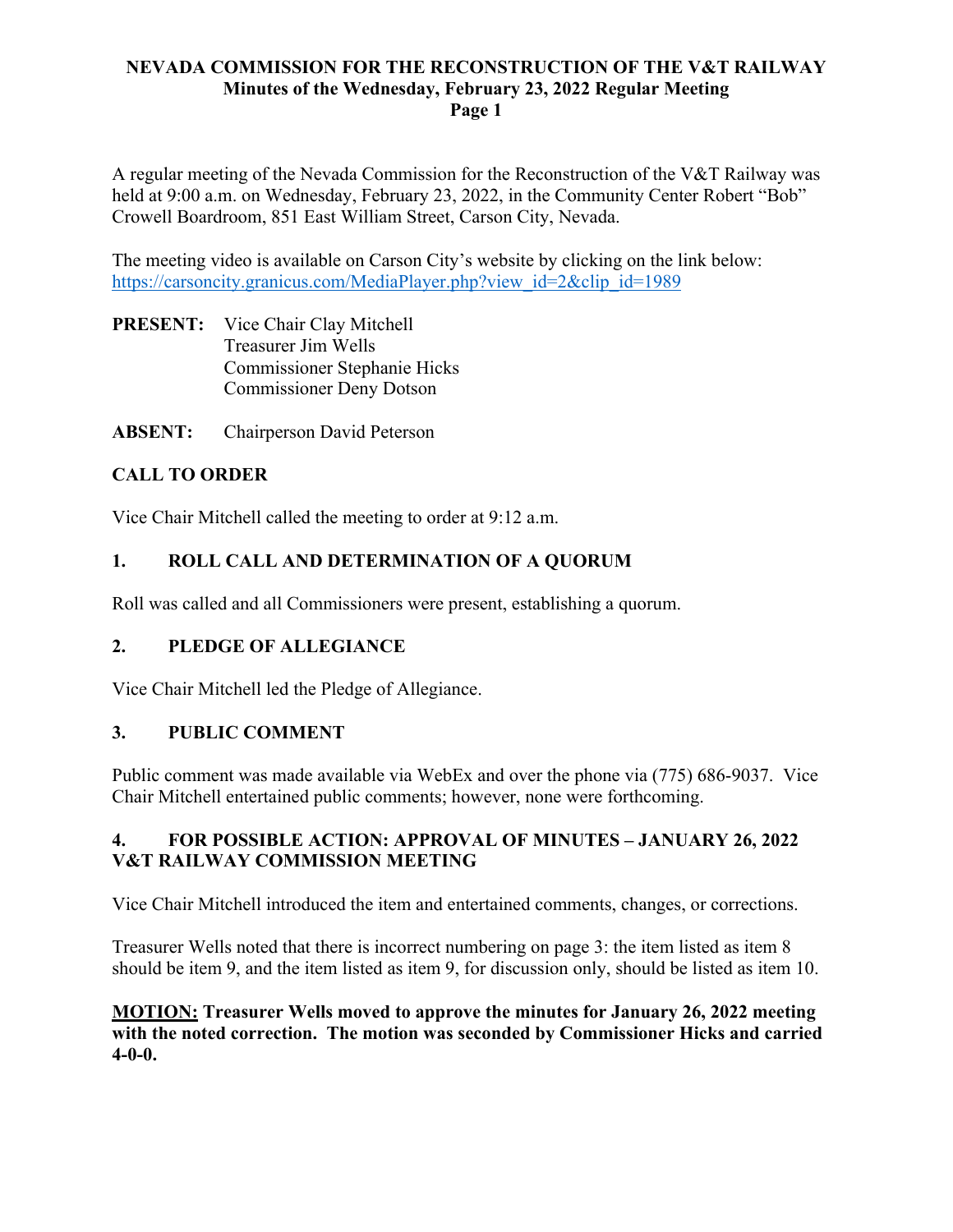### **NEVADA COMMISSION FOR THE RECONSTRUCTION OF THE V&T RAILWAY Minutes of the Wednesday, February 23, 2022 Regular Meeting Page 2**

### **CONSENT AGENDA**

Vice Chair Mitchell asked the Commissioners if there were any items from the Consent Agenda they wanted to pull for review separately. There were none.

Treasurer Wells noted a slight difference in period activity expenditure totals compared to the amount on the check report. This discrepancy is due to the credit card fees from Fare Harbor as well as a deposit that went to the Treasurer's Office. The Fare Harbor credit card fee discrepancy is expected to occur regularly due to the way that system operates. Treasurer Wells also explained that Storey County's Tyler system still does not reflect the correct revenue GLs.

### **MOTION: Commissioner Hicks moved to approve the Consent Agenda as published. The motion was seconded by Commissioner Dotson and carried 4-0-0.**

### **END OF CONSENT AGENDA**

## **9. FOR POSSIBLE ACTION: DISCUSSION AND POSSIBLE ACTION REGARDING CONTRACT FY22-C003 GABE WILLAMAN RAILROAD CONSTRUCTION IN RESPONSE TO REQUEST FOR PROPOSAL 2021-26 TRACK MAINTENANCE SERVICES.**

Vice Chair Mitchell provided background information on this contract. In November, the Commission went to bid for track maintenance services and received one response of bid from Gabe Willaman Railroad Construction. At the previous Commission meeting, the Commission instructed Chairperson Peterson to move forward with creating a contract a contract for continued services with Mr. Willaman. This is the contract before the Commission today.

Vice Chair Mitchell opened the floor to public comment. There was none.

Commissioner Hicks shared that she likes the form the Commission uses for these contracts and appreciates the use of a standard form. She also extended her thanks to Mr. Willaman for submitting his bid. She feels that there has been a great relationship over the last year and looks forward to continuing that relationship. Treasurer Wells echoed these sentiments.

Vice Chair Mitchell questioned the end date of the contract as the term is four years and one month. He wants to ensure that the extra month does not burden Mr. Willaman. Treasurer Wells responded that the RFP dictated the term and shared that in conversations with Mr. Willaman he was comfortable with the timeframe.

**MOTION: Commissioner Hicks moved to approve Contract No. FY22-C003, with Gabe Willaman Railroad Construction. The motion was seconded by Treasurer Wells and carried 4-0-0.**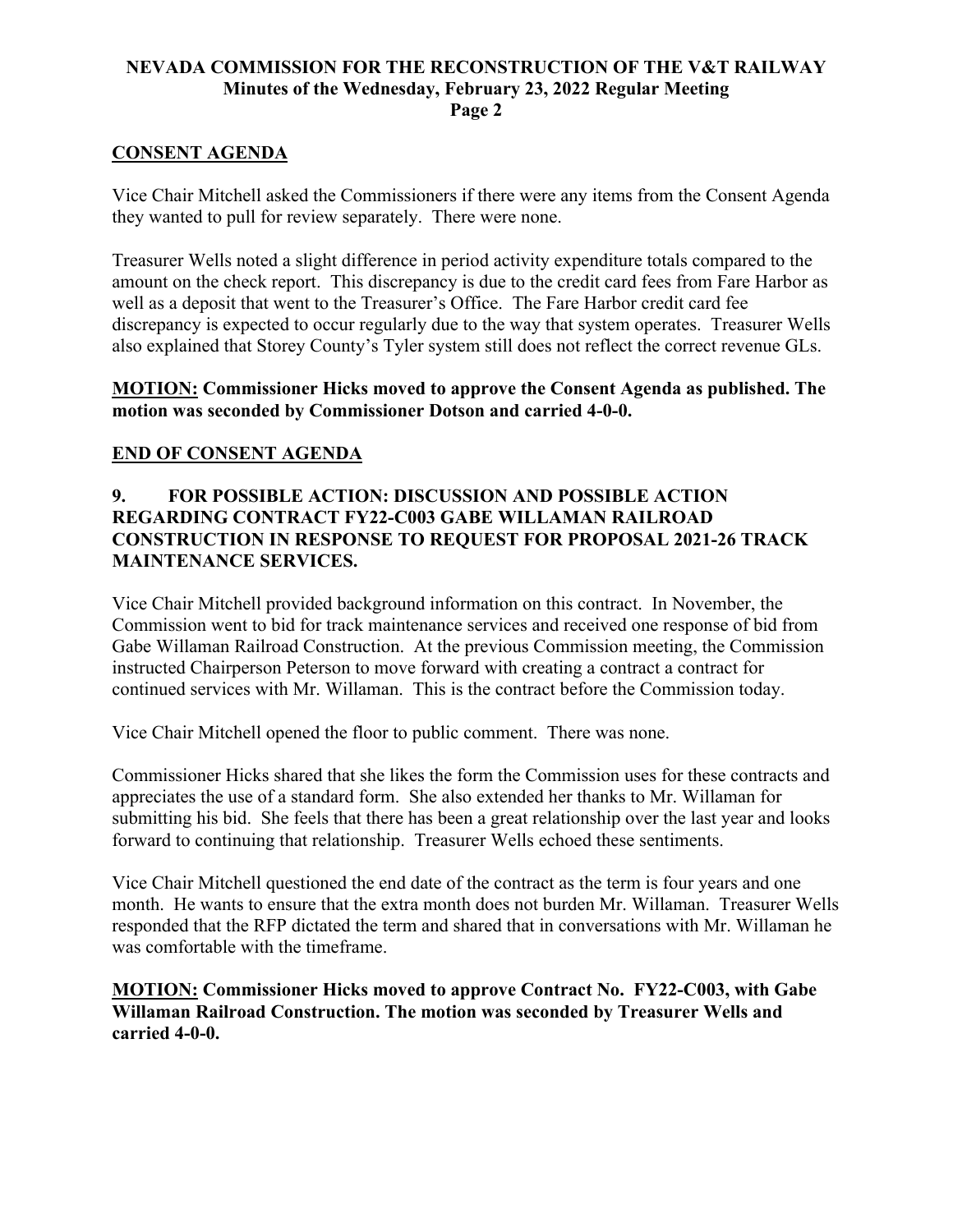# **NEVADA COMMISSION FOR THE RECONSTRUCTION OF THE V&T RAILWAY Minutes of the Wednesday, February 23, 2022 Regular Meeting**

**Page 3**

#### **10. FOR DISCUSSION ONLY:**

### **MONTHLY NON-ACTION ITEMS:**

## **A. ATTORNEY'S REPORT**

Mike Rowe shared that he reviewed the agreement with Mr. Willaman at Chairperson Peterson's request. Mr. Rowe found and corrected a handful of typos.

### **B. ENGINEER'S REPORT**

There is no Engineer's Report for today's meeting.

### **D. UPCOMING MEETINGS**

Vice Chair Mitchell read the following into the record:

● **V&T Railway Commission: Wednesday, March 23, 2022 at 9:00 a.m.**

Vice Chair Mitchell asked the Commission whether they wanted to continue online access of Commission meetings now that in-person public access is open. Treasurer Wells proposed the Commission continues to offer the opportunity to public access online as it greatly expands accessibility. Mr. Rowe agreed that online access should continue due to weather situations. Moving forward, Vice Chair Mitchell suggested removing information from public meeting notices that reference restrictions that are no longer in place. Commissioner Dotson agreed with maintaining the option of online access but only in settings when it is available while providing the ability to opt out of online access when it is not available.

## **11. COMMISSIONER COMMENTS, ANNOUNCEMENTS, AND REQUESTS FOR INFORMATION FROM STAFF**

Treasurer Wells noted that Freedom Rail's numbers still have not been finalized/reconciled and recommends the issue be brought back to the board. He also shared a reminder that all contractors need to provide their insurance and business license information and ensure that it is up to date.

Allyson Bolton stated that there was a meeting with Freedom Rail on February 14, and their team is currently reconciling the numbers. Commissioner Dotson recommended setting a date for the budget meeting soon. Commissioner Hicks applauded efforts on the Commission retreat.

### **12. PUBLIC COMMENT**

Vice Chair Mitchell entertained public comments. Carla Wilson came forth and offered to field questions or comments regarding a recent email she sent to the Commission regarding her work on the Polar Express (this email has been entered into the public record). Commissioner Hicks encouraged continued open dialog and was pleased with the Polar Express season. Treasurer